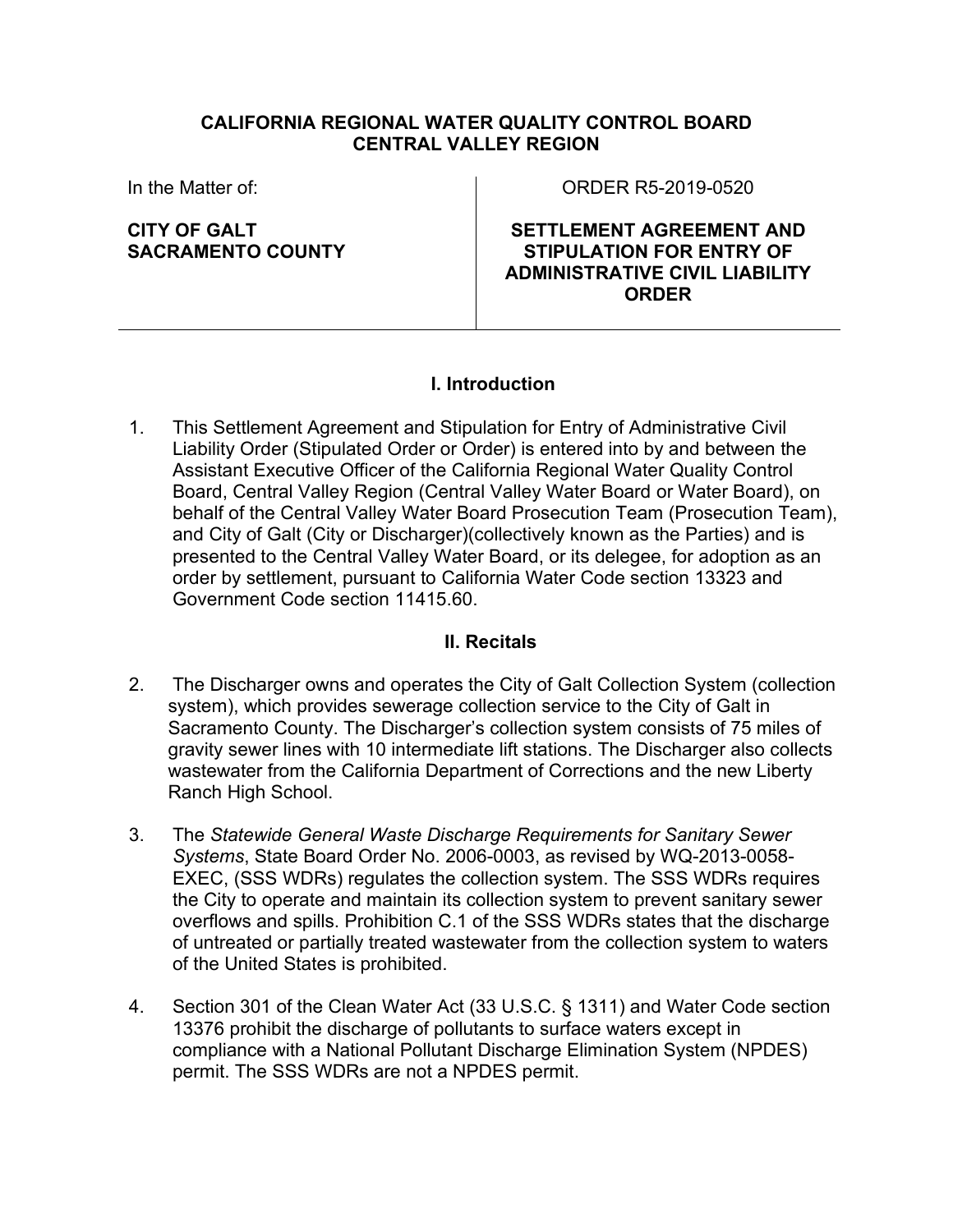- 5. On 28 November 2018, the City discharged 301,000 gallons of untreated wastewater which spilled from its sanitary sewer system into Dead Man Gulch Creek, a tributary to South Laguna Creek.
- 6. The City violated Prohibition C.1 of the SSS WDRs, Section 301 of the Clean Water Act, and Water Code section 13376 by discharging a total of 301,000 gallons of untreated sewage to a water of the State of California or a water of the United States on 28 November 2018.
- 7. On 20 December 2018, the Central Valley Water Board staff issued the City a Notice of Violation (NOV) for the sanitary sewer overflow which occurred on 28 and 29 November 2019 of approximately 301,000 gallons of untreated sewage.
- 8. On 11 September 2019, the Central Valley Water Board prosecution team issued a Compressed Administrative Civil Liability (CACL) which included an offer to settle the alleged violations for one hundred twenty-two thousand seven hundred sixty dollars (\$122,760). Subsequent to the issuance of the CACL the Parties agreed to enter into confidential settlement negotiations.
- 9. Pursuant to Water Code section 13385 subdivision (a), any person who violated Water Code section 13376 or any requirements of Section 301 of the Clean Water Act is subject to administrative civil liability pursuant to Water Code section 13385 subdivision (c), in an amount not to exceed the sum of both of the following: (1) ten thousand dollars (\$10,000) for each day in which the violation occurs; and (2) where there is a discharge, any portion of which is not susceptible to cleanup or is not cleaned up, and the volume discharged but not cleaned up exceeds 1,000 gallons, an additional liability not to exceed ten dollars (\$10) multiplied by the number of gallons by which the volume discharged but not cleaned up exceeds 1,000 gallons.
- 10. Pursuant to Water Code section 13327, in determining the amount of civil liability, the regional board shall take into consideration the nature, circumstances, extent, and gravity of the violation or violations, whether the discharge is susceptible to cleanup or abatement, the degree of toxicity of the discharge, and, with respect to the violator, the ability to pay, the effect on the ability to continue in business, any voluntary cleanup efforts undertaken, any prior history of violations, the degree of culpability, economic benefit or savings, if any, resulting from the violation, and other matters as justice may require.
- 11. The *State Water Board's Water Quality Enforcement Policy* (Enforcement Policy) was adopted on 4 April 2017. The Enforcement Policy's effective date is 5 October 2017. The use of the Enforcement Policy's penalty methodology addresses the factors required to be considered when imposing administrative civil liability.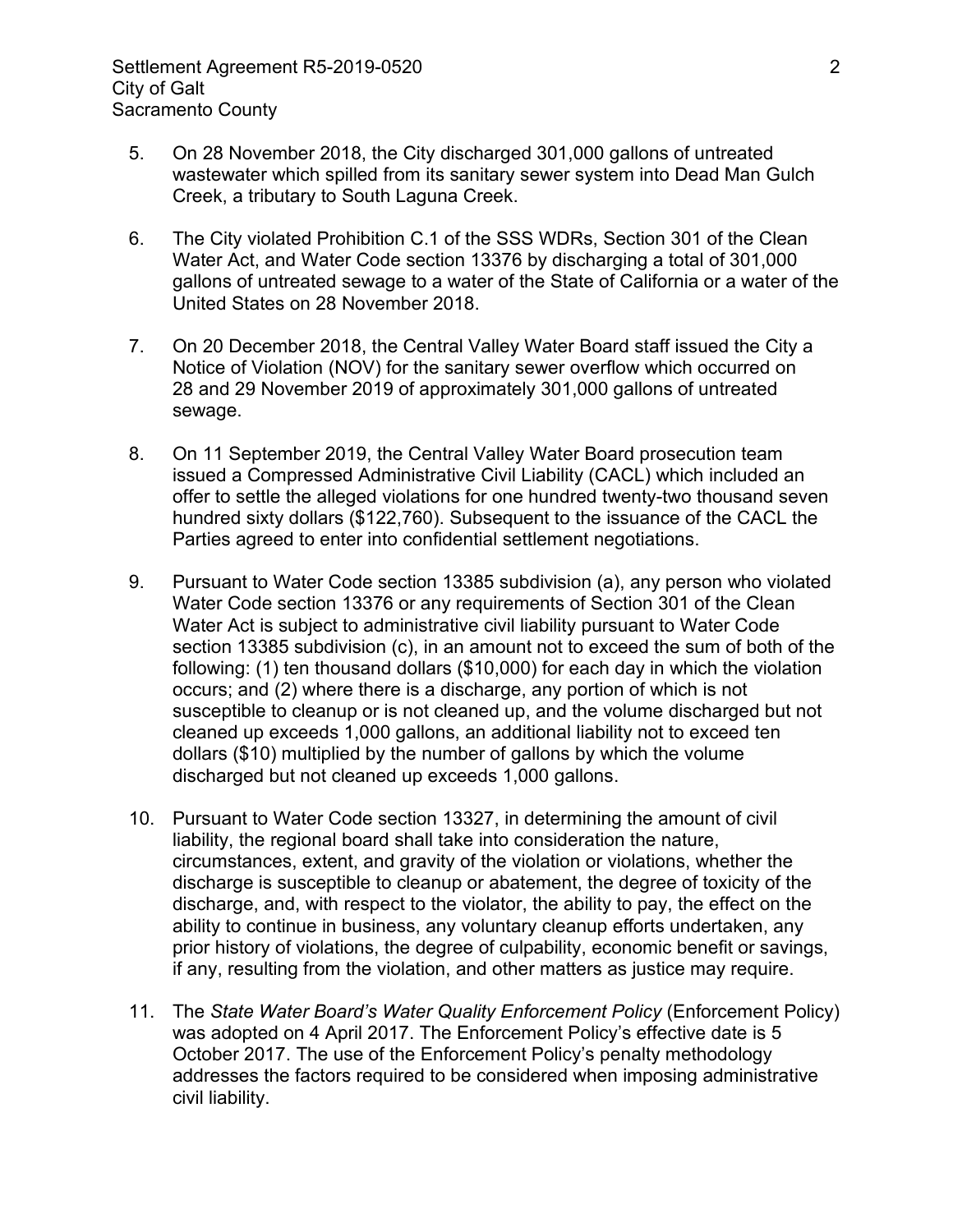- 12. Attachment A to this Order is the penalty methodology as applied to the City's discharge of untreated sewage on 28 November 2018.
- 13. The total amount of the administrative civil liability (ACL) for the alleged violation is **one hundred ten thousand seven hundred fifteen dollars (\$110,715)**.
- 14. The Parties have engaged in confidential settlement negotiations and agree to settle the matter without administrative or civil litigation by presenting this Stipulated Order to the Central Valley Water Board, or its delegee, for adoption as an order by settlement, pursuant to Water Code section 13323 and Government Code section 11415.60. To resolve the violation by consent and without further administrative proceedings, the Parties have agreed to the imposition of an ACL in the amount of **one hundred ten thousand seven hundred fifteen dollars (\$110,715)**.
- 15. The Central Valley Water Board Prosecution Team believes that the resolution of the alleged violations is fair and reasonable and fulfills its enforcement objectives, that no further action is warranted concerning the violations alleged herein, and that this Stipulated Order is in the best interest of the public.

### **III. Stipulations**

The Parties stipulate to the following:

16. **Jurisdiction**: The Parties agree that the Central Valley Water Board has subject matter jurisdiction over the matters alleged in this action and personal jurisdiction of the Parties to this Stipulation.

### 17. **Administrative Civil Liability:**

- a) The Discharger herby agrees to the imposition of an ACL in the amount of **one hundred ten thousand seven hundred fifteen dollars (\$110,715)** to the Central Valley Water Board to resolve the violation specifically alleged in Attachment A to this Order.
- b) The Discharger agrees to pay **\$55,358** to the *State Water Pollution Cleanup and Abatement Account* and shall indicate this Order number on the check. The Discharger shall send the original check referencing this Order number to the following address:

Division of Administrative Services ATTN: Accounting, State Water Resources Control Board 1001 I Street 18<sup>th</sup> Floor Sacramento, California 95814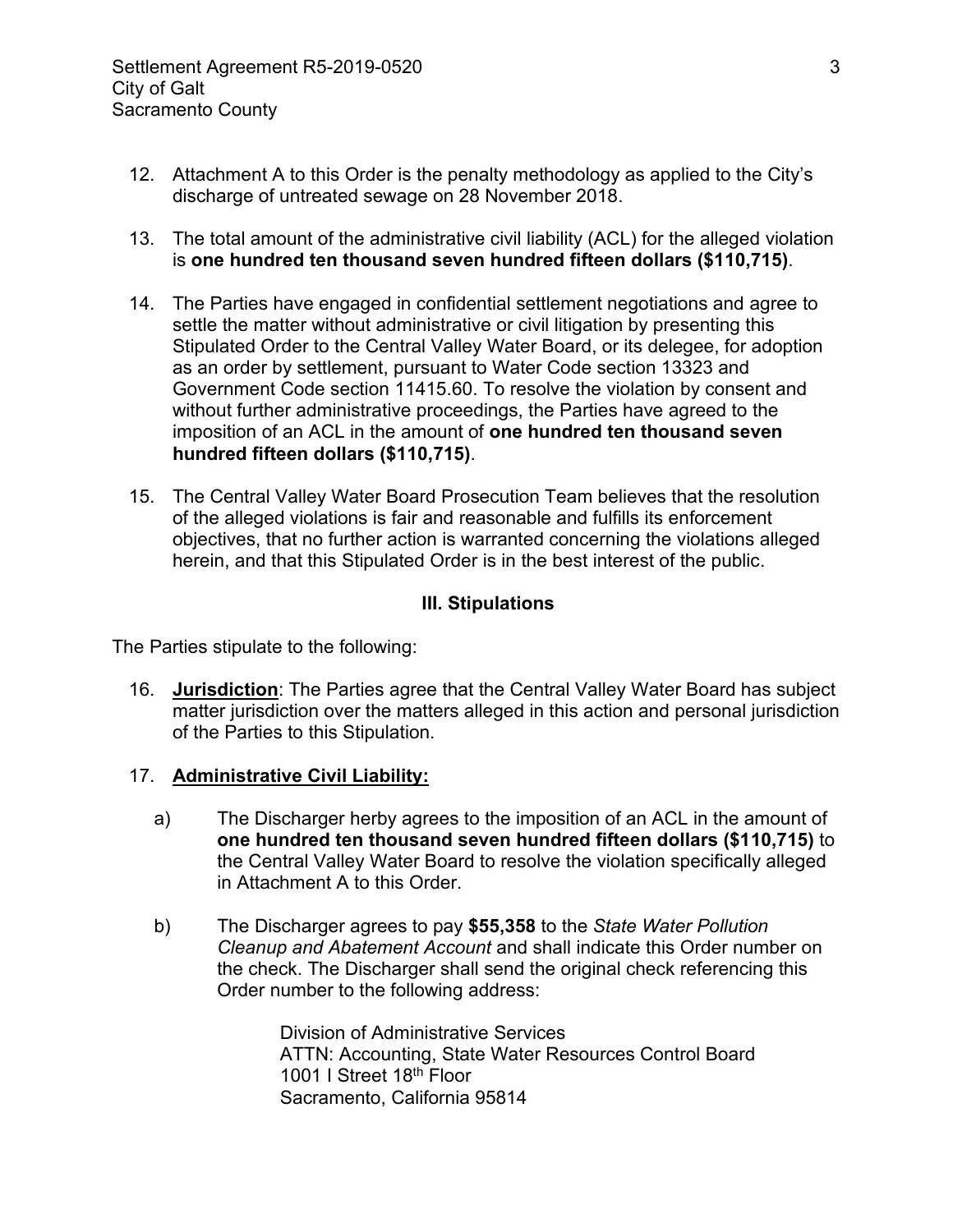- c) A copy of the check described above shall be sent to the Prosecution Team contact listed in Paragraph 26.
- d) The **\$55,357** in remaining liability shall be satisfied through the completion of an Enhanced Compliance Action (ECA) as described below.
- 18. **Representations and Agreements:** The Discharger understands that the completed ECA is a material condition of this settlement of liability between the Discharger and the Central Valley Water Board Prosecution Team. As a material consideration for the Central Valley Water Board's acceptance of this Stipulated Order, the Discharger represents and agrees that it will complete the ECA as described herein and in Attachment B.

# 19. **Enhanced Compliance Actions (ECAs) and Suspended Liability:**

Enforcement Policy section IX. provides,

ECAs are projects that enable a discharger to make capital or operational improvements beyond those required by law, and are separate from projects designed to merely bring a discharger into compliance. The Water Boards may approve a settlement with a discharger that includes suspension of a portion of the monetary liability of a discretionary ACL for completion of an ECA. Except as specifically provided [in the Enforcement Policy], any such settlement is subject to the rules that apply to Supplemental Environmental Projects [established in the *State Water Board Policy on Supplemental Environmental Projects*, effective May 3, 2018 (SEP Policy)].

Furthermore, the SEP Policy limits ECAs to 50 percent of the total administrative civil liability excluding the Prosecution Team investigative and enforcement costs. The Prosecution Team has determined that the City's ECA complies with the Enforcement and SEP Policies.

The City proposes to implement the following ECA:

- i. Smart Cover Installation Project: The City agrees to implement a Smart Cover Installation Project to provide early detection and notification of collection system issues, to reduce potential discharge events, and to operate and maintain the collection system at design standards. The Smart Cover Installation Project is described in additional detail in Attachment B.
- 20. **ECA Completion Deadlines:** The City shall comply with the following agreed upon ECA completion deadlines. Additionally, the City shall submit a Certificate of Completion, as described below, upon the completion of the ECA declaring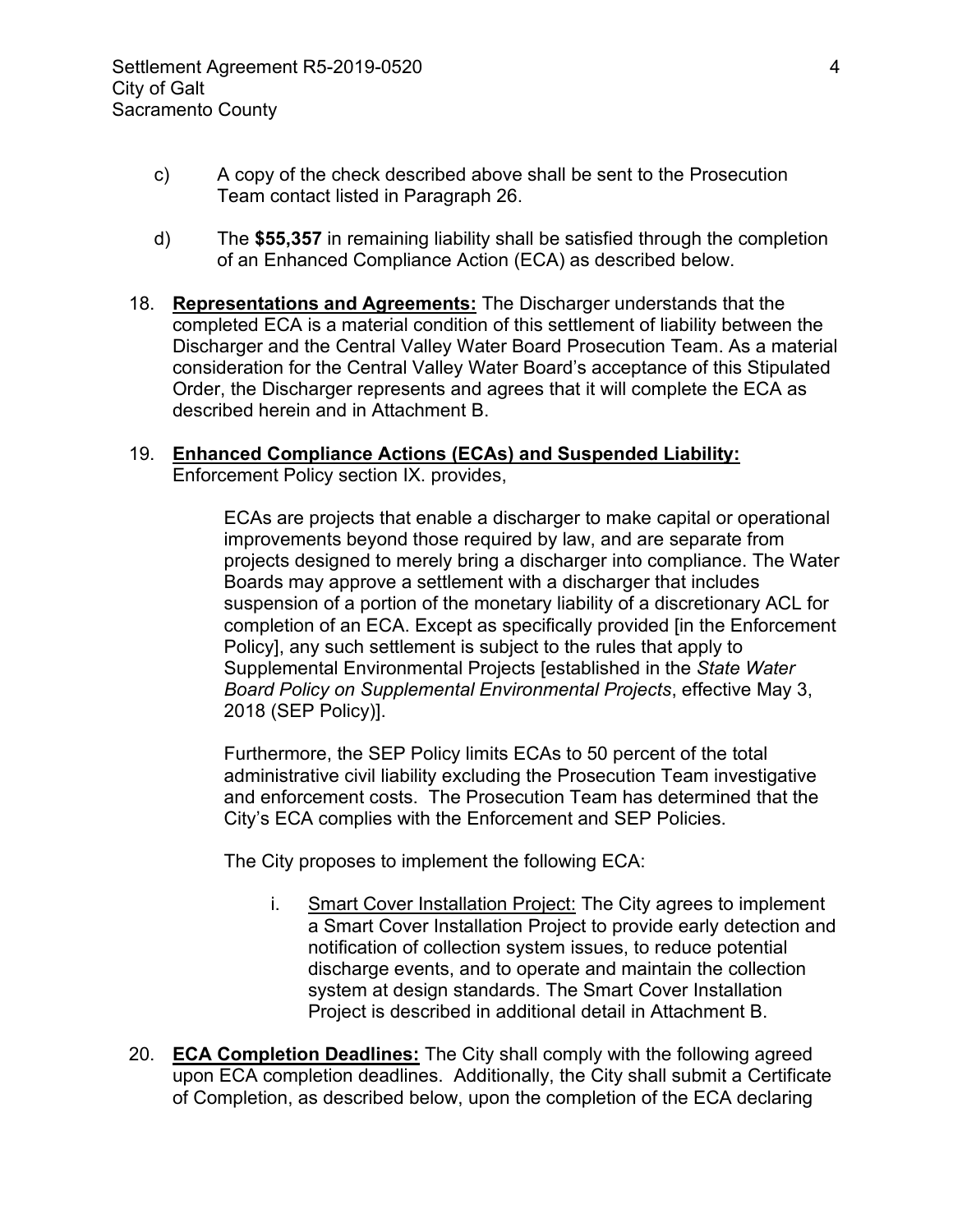such completion and detailing fund expenditures and goals achieved. The deadline for completion of the ECA and submission of the Final Report is 11 months after the adoption of this Order.

21. **Request for Extension of Final ECA Completion Deadlines:** If the City cannot meet the ECA Completion Deadlines due to circumstances beyond the City's anticipation or control, the City shall notify the Executive Officer in writing within thirty (30) days of the date the City first knew of the event or circumstance that caused or could have caused a violation of this Stipulated Order. The notice shall describe the reason for the nonperformance and specifically refer to this Paragraph. The notice shall describe the anticipated length of time the delay may persist, the cause or causes of the delay, the measures taken or to be taken by the City to prevent or minimize the delay, the schedule by which the measures will be implemented, and the anticipated date of compliance with this Stipulated Order. The City shall adopt all reasonable measures to avoid and minimize such delays.

The determination as to whether the circumstances were beyond the reasonable control of the City and its agents will be made by the Executive Officer. Where the Executive Officer concurs that compliance was or is impossible, despite the timely good faith efforts of the City, due to circumstances beyond the control of the City that could not have been reasonably foreseen and prevented by the exercise of reasonable diligence by the City, a new compliance deadline shall be established and provided to the City in writing with the effect of revising this Stipulated Order. The Executive Officer will endeavor to grant a reasonable extension of time, if warranted.

### 22. **Audits and Certification of Enhanced Compliance Actions:**

- a. **Certification of Completion:** Within 30 days of completion of the ECA, the City shall submit a certified statement of completion of the ECA ("Certification of Completion"). The City's authorized representative shall submit the Certification of Completion under penalty of perjury to the designated Central Valley Water Board contact. The Certification of Completion shall include the following:
	- i. **Certification of Expenditures:** Certification documenting all expenditures by the City. The expenditures may include external payments to outside vendors or contractors implementing the ECA. If applicable, the expenditures may include the costs of internal environmental management resources and internal business unit resources, provided that such expenditures are directly related to development and implementation of the ECA. In making such certification, the official may rely upon normal company and project tracking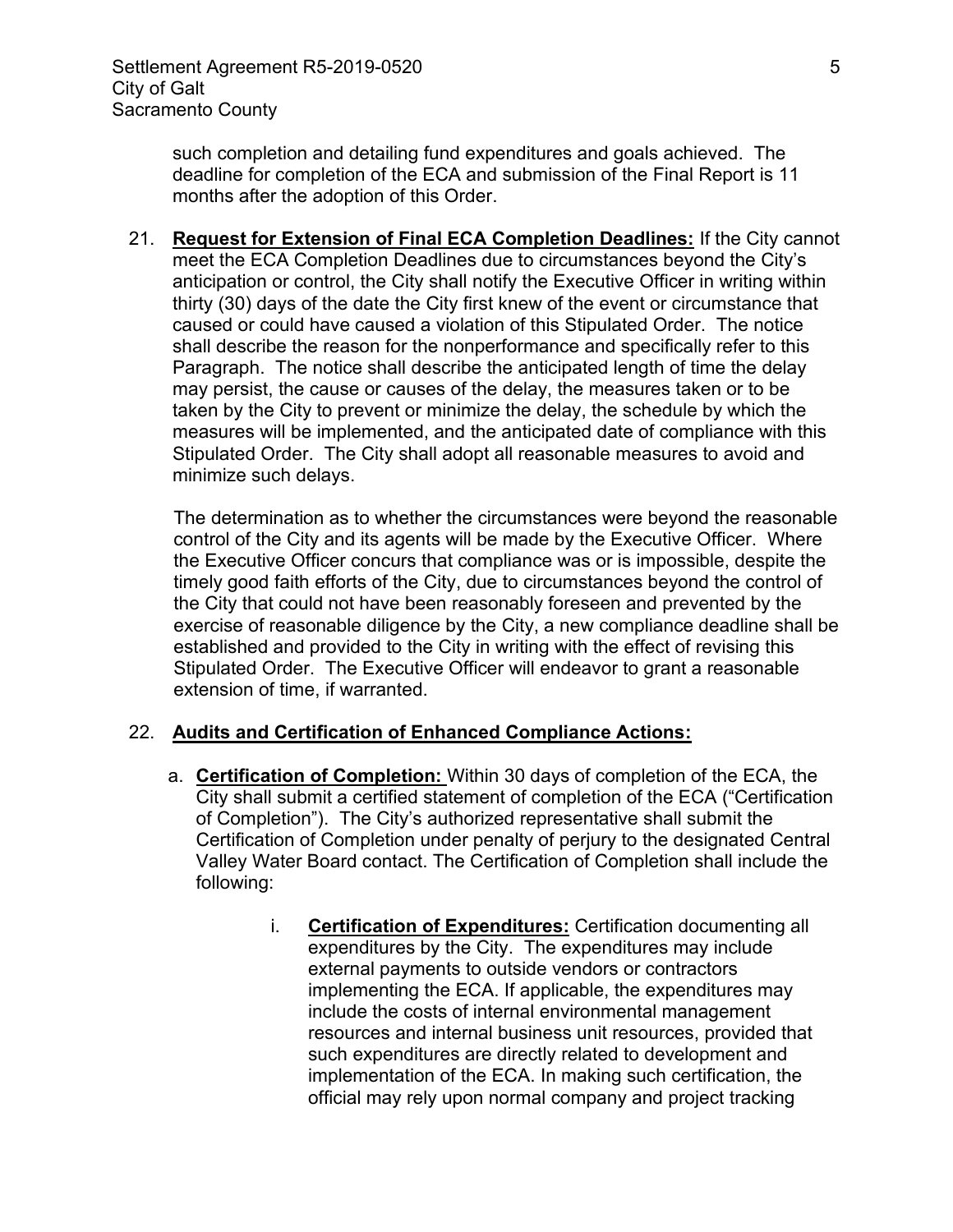systems that captures employee time expenditures and external payments to outside vendors. The City shall provide any additional information requested by Central Valley Water Board staff that is reasonably necessary to verify ECA expenditures.

- ii. **Certification of Performance of Work:** Certification that the ECA has been completed in accordance with the terms of this Stipulated Order. Such documentation may include photographs, invoices, receipts, certifications, and other material reasonably necessary for the Central Valley Water Board to evaluate the completion of the ECA and the costs incurred by the City.
- iii. **Certification that Work Performed on ECA Met or Exceeded Requirements of CEQA and other Environmental Laws [where applicable]:** Certification that the ECA meets or exceeds the requirements of CEQA and/or other environmental laws. Unless the City is exempted from compliance with CEQA, the City shall, before the ECA implementation date, consult with other interested state agencies regarding potential impacts of the ECA.
- b. **Failure to Expend All Suspended Administrative Civil Liability Funds on the Approved ECAs:** In the event that the City is not able to demonstrate to the reasonable satisfaction of the designated Central Valley Water Board contact that the entire ECA amounts pursuant to Paragraph 17 have been spent for the completed ECAs, the City shall pay as an administrative civil liability the difference between the ECA amounts and the amounts the City can demonstrate were actually spent on the ECAs.
- c. **Failure to Complete the ECAs:** If the ECAs are not fully implemented by the Paragraph 20 *ECA Completion Deadlines* required by this Stipulated Order and an extension has not been granted by the Central Valley Water Board's Executive Officer pursuant to Paragraph 21 above, the designated Central Valley Water Board contact shall issue a Notice of Violation. As a consequence, the City shall be liable to pay the entire Suspended Liability to the *State Water Pollution Cleanup and Abatement Account*.
- 23. **Publicity:** Whenever the City or its agents or subcontractors publicize the ECA, they shall state in a prominent manner that the project is being undertaken as part of the settlement of an enforcement action by the Central Valley Water Board against the City.
- 24. **Site Inspections:** The City shall permit Central Valley Water Board's staff to inspect during normal business hours any location where the ECA is being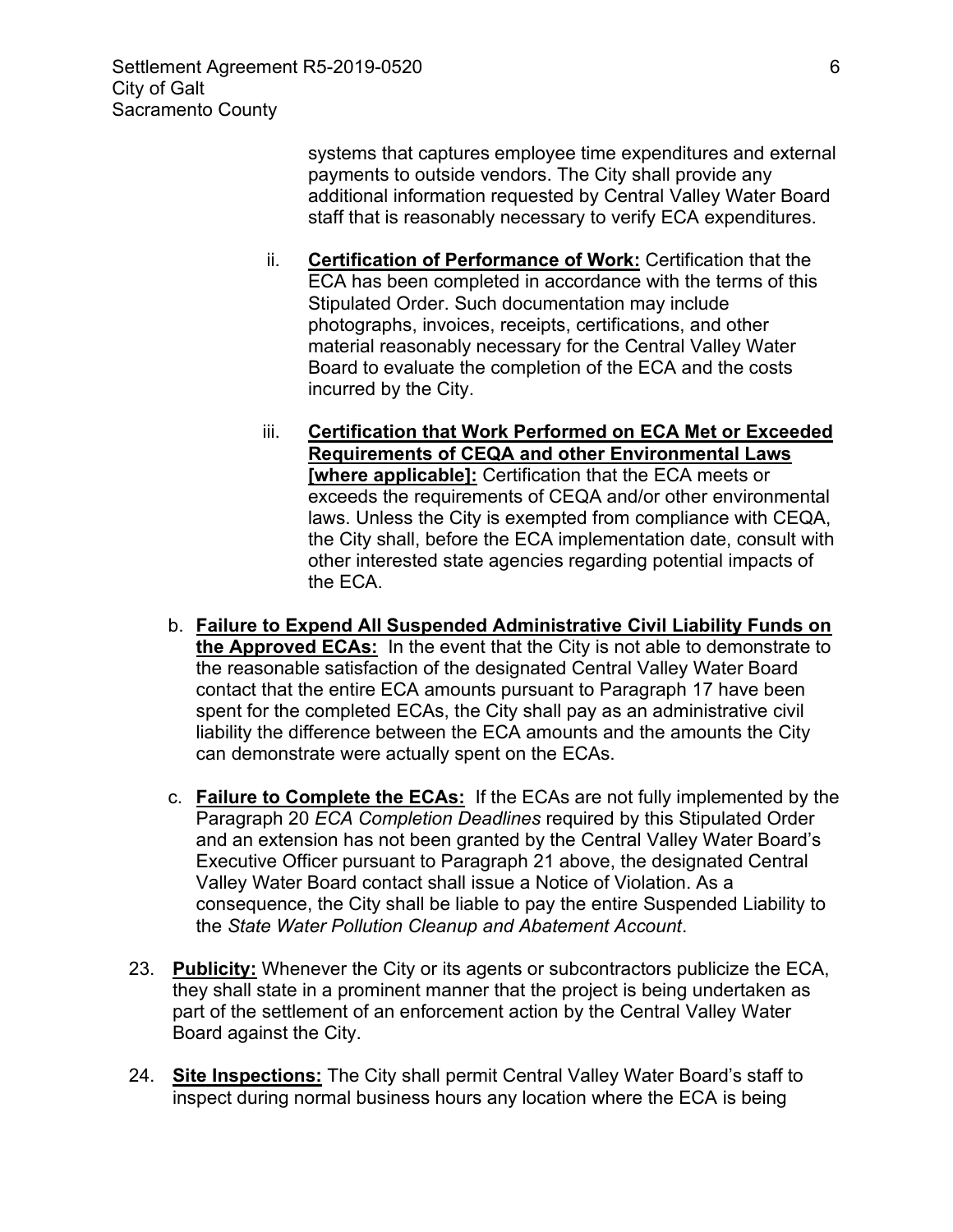implemented as well as review any documents associated with implementation of the ECA at any time without notice.

25. **Compliance with Applicable Laws:** Settling Respondent understands that payment of administrative civil liability in accordance with the terms of this Stipulated Order and/or compliance with the terms of this Stipulated Order is not a substitute for compliance with applicable laws, and that continuing violations of the type alleged herein may subject it to further enforcement, including additional administrative civil liability.

#### 26. **Party Contacts for Communications Related to Stipulated Order:**

#### For the Central Valley Water Board:

Kari Holmes, Supervising Water Resources Control Engineer NPDES Compliance and Enforcement 11020 Sun Center Drive, Suite 200 Rancho Cordova, CA 95670 (916) 464-4848 [kari.holmes@waterboards.ca.gov](mailto:xuan.luo@waterboards.ca.gov)

For the Discharger: Mark Selling Director of Public Works City of Galt 495 Industrial Drive Galt, CA 95632

- 27. **Attorney's Fees and Costs:** Except as otherwise provided herein, each Party shall bear all attorneys' fees and costs arising from the Party's own counsel in connection with the matters set forth herein.
- 28. **Public Notice:** The Discharger understands that this Stipulated Order will be noticed for a 30-day public review and comment period prior to consideration by the Central Valley Water Board, or its delegee. If significant new information is received that reasonably affects the propriety of presenting this Stipulated Order to the Central Valley Water Board, or its delegee, for adoption, the Assistant Executive Officer may unilaterally declare this Stipulated Order void and decide not to present it to the Central Valley Water Board, or its delegee. The Discharger agrees that it may not rescind or otherwise withdraw its approval of this proposed Stipulated Order.
- 29. **Procedure:** The Parties agree that the procedure that has been adopted for the approval of the settlement by the Parties and review by the public, as reflected in this Order, will be adequate. In the event procedural objections are raised prior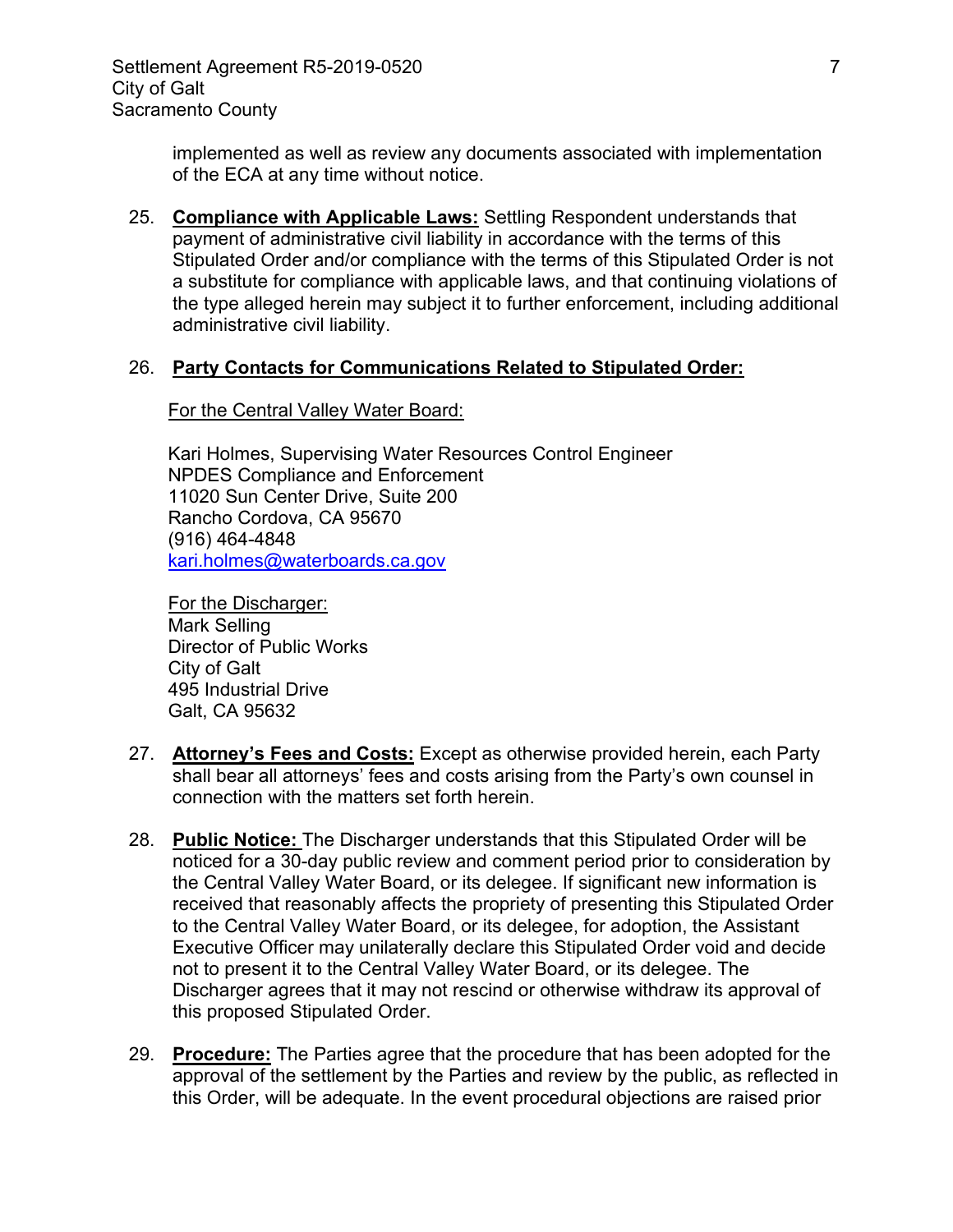to this Stipulated Order becoming effective, the Parties agree to meet and confer concerning any such objections and may agree to revise or adjust the procedure as necessary or advisable under the circumstances.

- 30. **No Waiver of Right to Enforce:** The failure of the Prosecution Team or Central Valley Water Board to enforce any provision of this Stipulated Order shall in no way be deemed a waiver of such provision, or in any way affect the validity of this Stipulated Order. The failure of the Prosecution Team or Central Valley Water Board to enforce any such provision shall not preclude it from later enforcing the same or any other provision of this Stipulated Order. No oral advice, guidance, suggestions, or comments by employees or officials of any Party regarding matters covered under this Stipulated Order shall be construed to relieve any Party regarding matters covered in this Stipulated Order. The Central Valley Water Board reserves all rights to take additional enforcement actions, including without limitation, the issuance of ACL complaints or orders for violations other than those addressed by this Order.
- 31. **Effect of Stipulated Order:** Except as expressly provided in this Stipulated Order, nothing in this Stipulated Order is intended nor shall it be construed to preclude the Central Valley Water Board or any state agency, department, board or entity or any local agency from exercising its authority under any law, statute, or regulation.
- 32. **Interpretation:** This Stipulated Order shall not be construed against the party preparing it but shall be construed as if the Parties jointly prepared it and any uncertainty and ambiguity shall not be interpreted against any one party.
- 33. **Modification:** This Stipulated Order shall not be modified by any of the Parties by oral representation whether made before or after the execution of this Order. All modifications must be made in writing and approved by the Central Valley Water Board or its delegee.
- 34. **Integration:** This Stipulated Order constitutes the entire agreement between the Parties and may not be amended or supplemented except as provided for in this Stipulated Order.
- 35. **If Order Does Not Take Effect:** In the event that this Stipulated Order does not take effect because it is not approved by the Central Valley Water Board, or its delegee, or is vacated in whole or in part by the State Water Board or a court, the Parties acknowledge that the Prosecution Team may proceed to a contested evidentiary hearing before the Central Valley Water Board to determine whether to assess an ACL for the underlying alleged violations, or may continue to pursue settlement. The Parties agree that all oral and written statements and agreements made during the course of settlement discussions will not be admissible as evidence in any subsequent administrative or judicial proceeding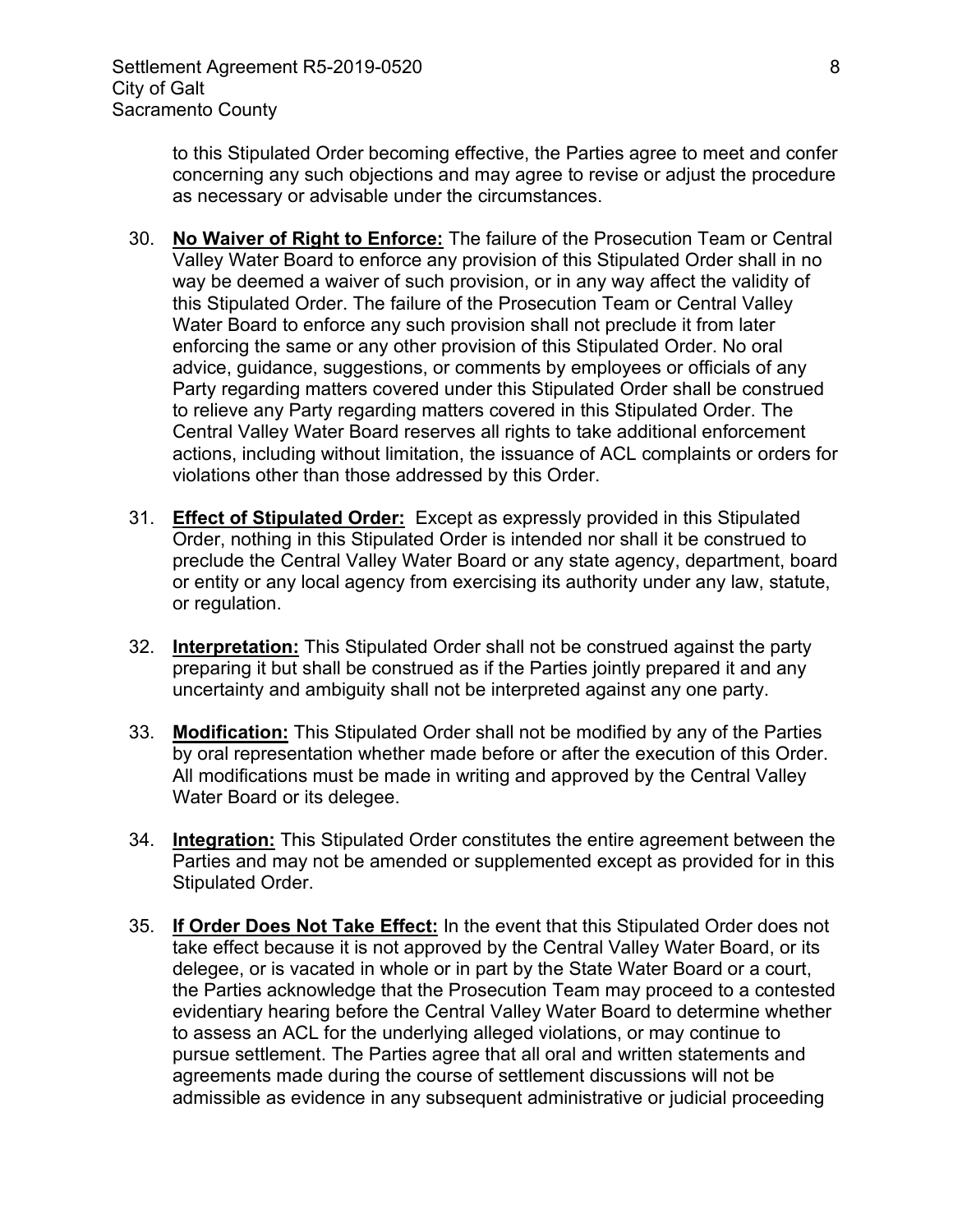or hearing and will be fully protected by California Evidence Code sections 1152 and 1154; California Government Code section 11415.60; Rule 408, Federal Rules of Evidence; and any other applicable privilege under federal and/or state law. The Parties also agree to waive any and all objections related to their efforts to settle this matter, including, but not limited to:

Objections related to prejudice or bias of any of the Central Valley Water Board members or their advisors and any other objections to the extent that they are premised in whole or in part on the fact that the Central Valley Water Board members or their advisors were exposed to some of the material facts and the Parties settlement positions, and therefore may have formed impressions or conclusions, prior to conducting any contested evidentiary hearing in this matter; or laches or delay or other equitable defenses based on the time period that the Order or decision by settlement may be subject to administrative or judicial review.

- 36. **Waiver of Hearing:** The Discharger has been informed of the rights provided by Water Code section 13323, subdivision (b), and hereby waives its right to a hearing before the Central Valley Water Board.
- 37. **Waiver of Right to Petition:** The Discharger hereby waives the right to petition the Central Valley Water Board's adoption of the Stipulated Order as written for review by the State Water Board, and further waives the right, if any, to appeal the same to a California Superior Court and/or any California appellate level court.
- 38. **Covenant Not to Sue:** Upon the effective date of this Stipulated Order, the Discharger shall and does release, discharge, and covenant not to sue or pursue any civil or administrative claims against any State Agency or the State of California, its officers, agents, directors, employees, attorneys, representatives, for any and all claims or cause of action, which arise out of or are related to this action.
- 39. **Water Boards Not Liable:** Neither the Central Valley Water Board members, nor the Central Valley Water Board staff, attorneys, or representatives shall be liable for any injury or damage to persons or property resulting from the negligent or intentional acts or omissions by the Discharger or its respective directors, officers, employees, agents, representatives, or contractors in carrying out activities pursuant to this Order, nor shall the Central Valley Water Board, its members, staff, attorneys, or representatives be held as parties to or guarantors of any contract entered into by the Discharger, or its directors, officers, employees, agents, representatives, or contractors in carrying out activities pursuant to this Order.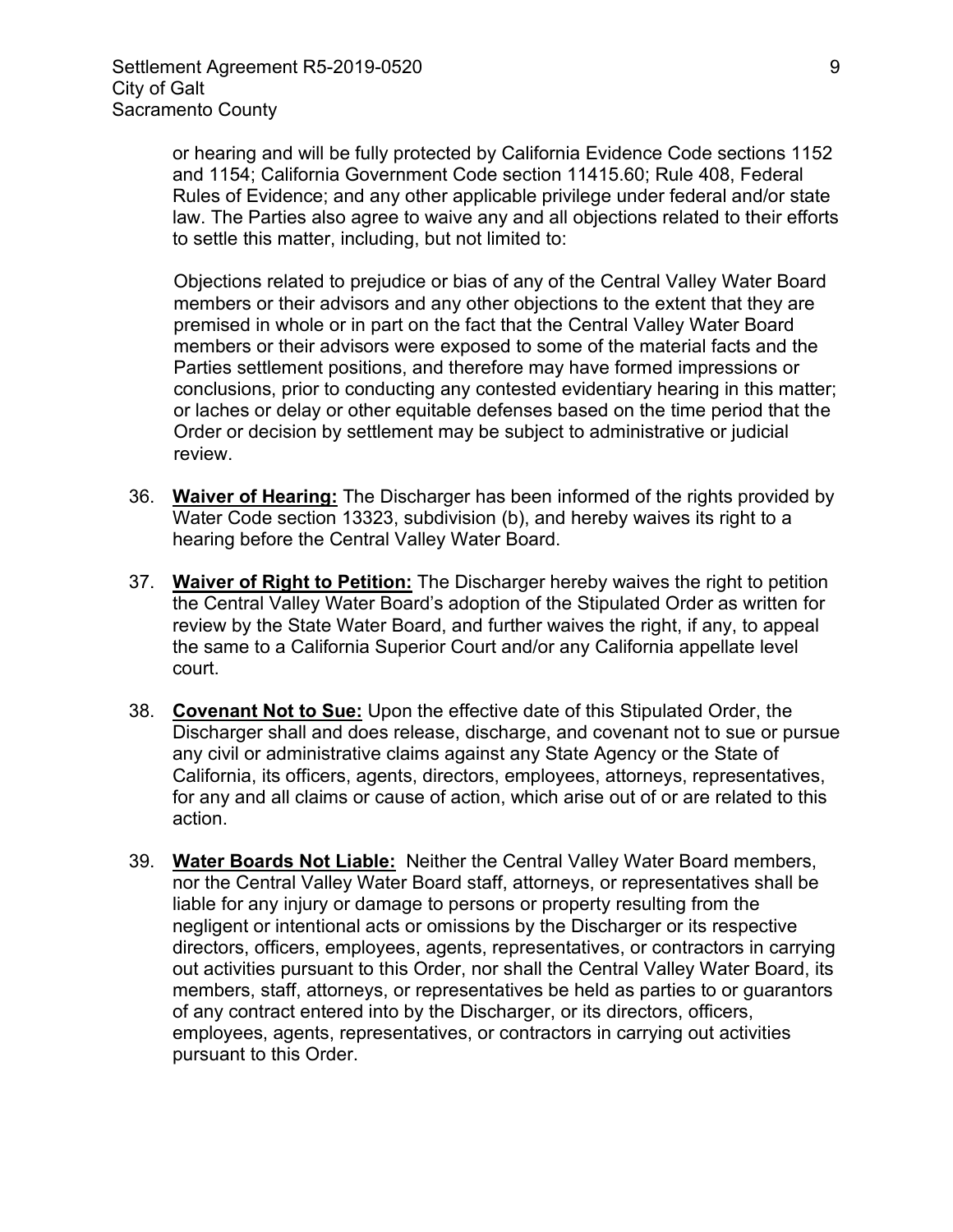- 40. **Authority to Bind:** Each person executing this Stipulated Order in a representative capacity represents and warrants that he or she is authorized to execute this Order on behalf of and to bind the entity on whose behalf he or she executes the Order.
- 41. **Necessity for Written Approvals:** All approvals and decisions of the Central Valley Water Board under the terms of this Stipulated Order shall be communicated to the Discharger in writing. No oral advice, guidance, suggestions, or comments by employees or officials of the Central Valley Water Board regarding submissions or notices shall be construed to relieve the Discharger of its obligation to obtain any final written approval required by this Stipulated Order.
- 42. **No Third Party Beneficiaries:** This Stipulated Order is not intended to confer any rights or obligation on any third party or parties, and no third party or parties shall have any right of action under this Stipulated Order for any cause whatsoever.
- 43. **Severability:** This Stipulated Order is severable; should any provision be found invalid the remainder shall remain in full force and effect.
- 44. **Effective Date:** This Stipulated Order shall be effective and binding on the Parties upon the date the Central Valley Water Board, or its delegee, enters the Order.
- 45. **Counterpart Signatures:** This Order may be executed and delivered in any number of counterparts, each of which when executed and delivered shall be deemed to be an original, but such counterparts shall together constitute one document.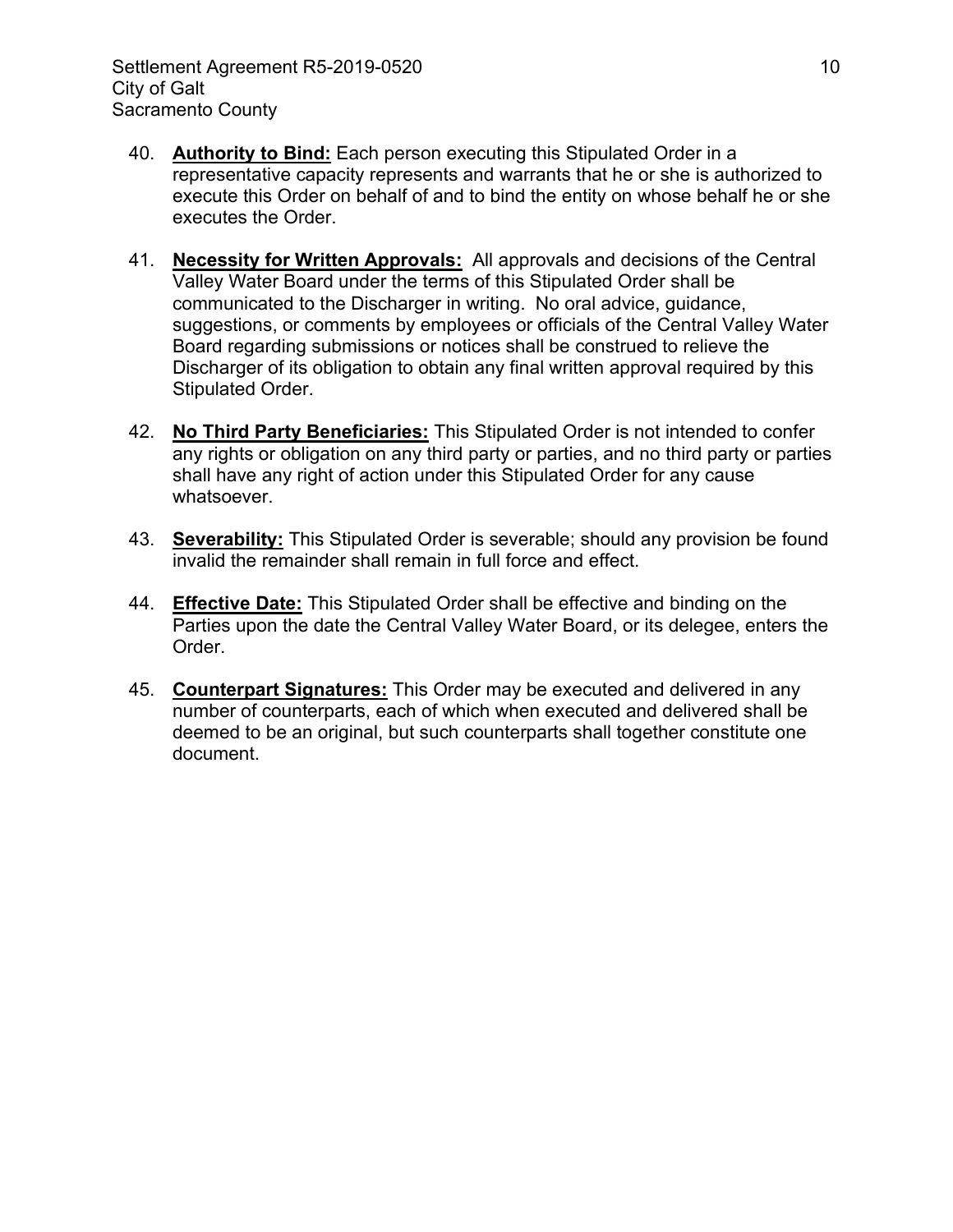Settlement Agreement R5-2019-0520 11 and the settlement Agreement R5-2019-0520 City of Galt Sacramento County

### **IT IS SO STIPULATED.**

California Regional Water Quality Control Board Prosecution Team

Central Valley Region

By: *Original signed by* John J. Baum

Assistant Executive Officer

6/5/2020\_\_\_\_\_\_\_\_\_\_\_\_\_\_ Date

City of Galt

By: **Original signed by** Thomas Haglund Interim City Manager

05/07/2020\_\_\_\_\_\_\_\_\_\_\_\_ Date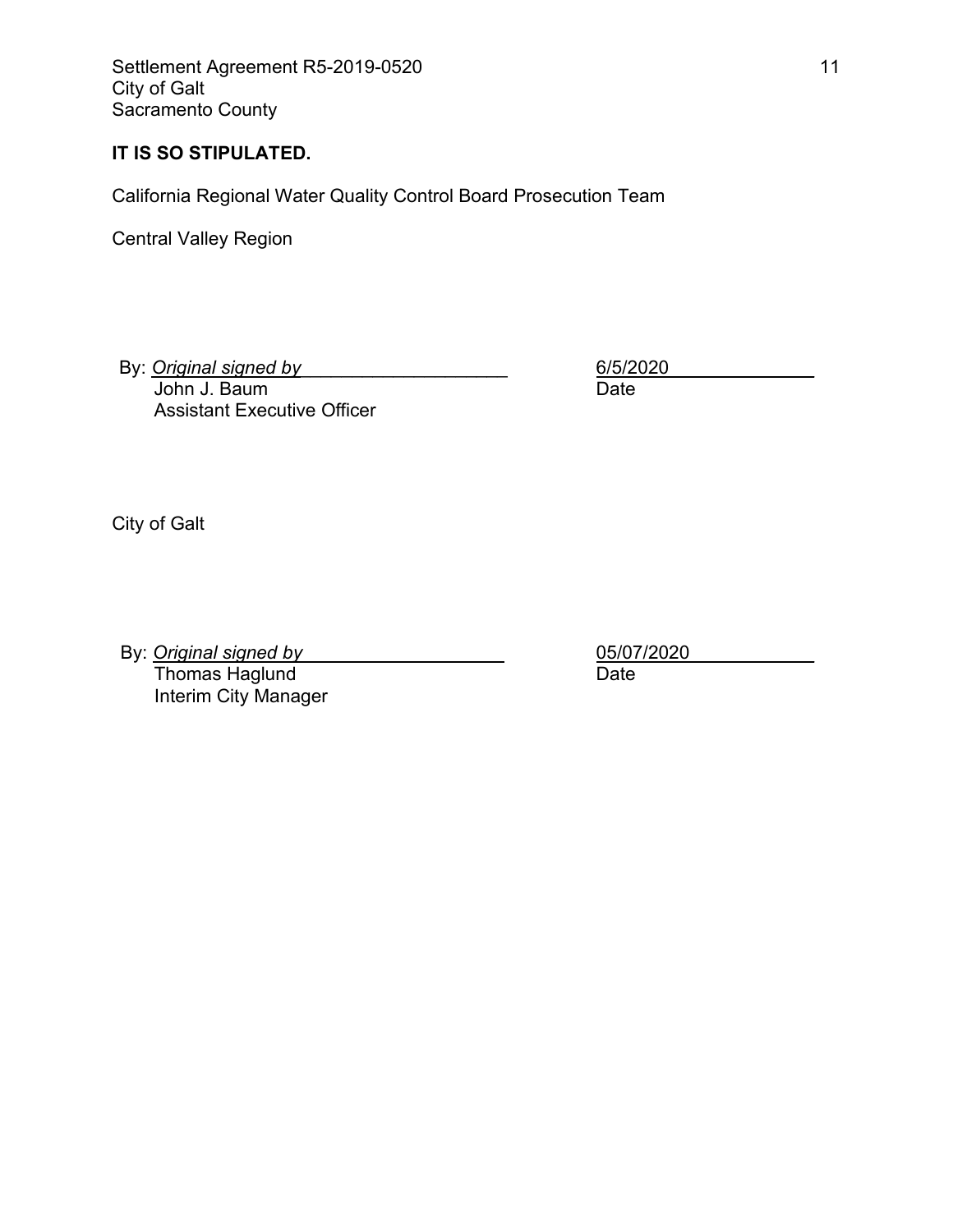### **HAVING CONSIDERED THE PARTIES STIPULATIONS, THE CENTRAL VALLEY REGIONAL WATER QUALITY CONTROL BOARD, BY AND THROUGH ITS EXECUTIVE OFFICER, FINDS THAT:**

- 1. The foregoing Stipulation is fully incorporated herein and made part of this Order.
- 2. This is an action to enforce the laws and regulations administered by the Central Valley Water Board. The Central Valley Water Board finds that issuance of this Order is exempt from the provisions of the California Environmental Quality Act (Public Resources Code, sections 21000 et seq.), in accordance with section 15321, subdivision (a)(2), Title 14, of the California Code of Regulations.
- 3. The Executive Officer of the Central Valley Water Board is authorized to refer this matter directly to the Attorney General for enforcement if the Discharger fails to perform any of its obligations under this Order.

Pursuant to Water Code section 13323 and Government Code section 11415.60, **IT IS HEREBY ORDERED** on behalf of the California Regional Water Quality Control Board, Central Valley Region.

Original Signed by Patrick Pulupa Executive Officer Central Valley Regional Water Quality Control Board

08/04/2020 Date

Attachment A: Penalty Methodology

Attachment B: Enhanced Compliance Action Project Proposal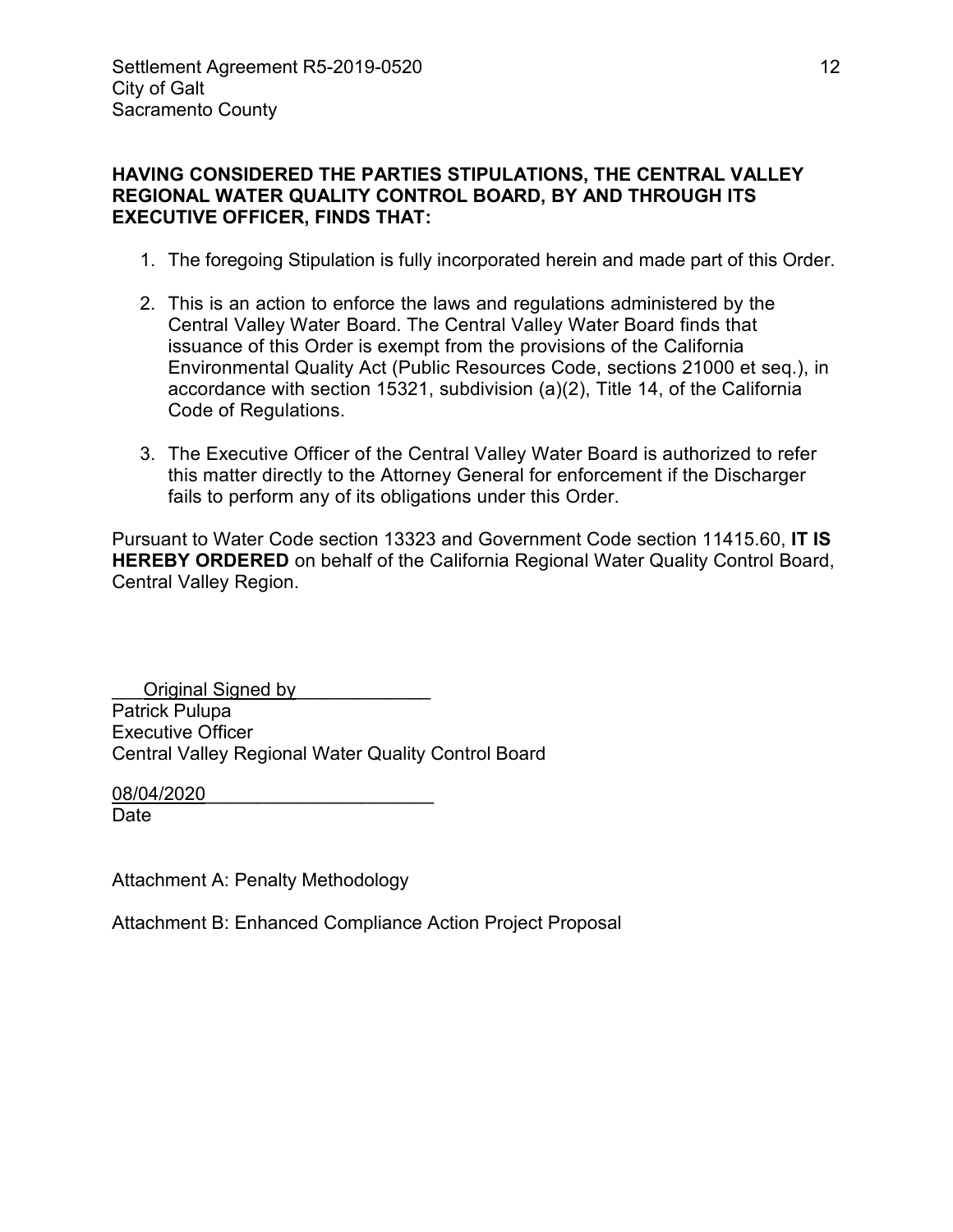### **ATTACHMENT A PENALTY CALCULATION METHODOLOGY FOR CITY OF GALT SEWER COLLECTION SYSTEM R5-2019-0520**

## **SACRAMENTO COUNTY**

The State Water Board's *Water Quality Enforcement Policy* (Enforcement Policy) establishes a methodology for determining administrative civil liability by addressing the factors that are required to be considered under California Water Code section 13385(e). Each factor of the nine-step approach is discussed below, as is the basis for assessing the corresponding score. The Enforcement Policy can be found at:

### [https://www.waterboards.ca.gov/board\\_decisions/adopted\\_orders/resolutions/2017/040417\\_9\\_final%](https://www.waterboards.ca.gov/board_decisions/adopted_orders/resolutions/2017/040417_9_final adopted policy.pdf) [20adopted%20policy.pdf](https://www.waterboards.ca.gov/board_decisions/adopted_orders/resolutions/2017/040417_9_final adopted policy.pdf)

## **Violation – Discharge of Untreated Sewage to Surface Waters**

The City of Galt (City or Discharger) is regulated by the Statewide General Waste Discharge Requirements for Sanitary Sewer Systems, Order 2006-0003-EXEC, as modified by Order No. 2013- 0058-EXEC (SSS WDRs). This permit prohibits the discharge of untreated wastewater to water of the United States. On 28 and 29 November 2018, an estimated 301,000 gallons of untreated wastewater spilled from the sanitary sewer system into Dead Man Gulch Creek, tributary to South Laguna Creek. For purposes of settlement, Board staff has not included penalties for the 12 discharges of raw sewage to land between 25 May 2013 and 28 November 2018. However, if this matter goes to hearing, these additional sewage spills will be considered. In addition, the penalty factors as assigned below will be reevaluated which may result in a higher liability.

### **Adjustments for Discharger Conduct**

| <b>PENALTY</b><br><b>FACTOR</b>                               | <b>VALUE</b> | <b>DISCUSSION</b>                                                                                                                                                                                                                                                                                                                                                                                                                                                                                                                                                                                                                                                                                                                                    |
|---------------------------------------------------------------|--------------|------------------------------------------------------------------------------------------------------------------------------------------------------------------------------------------------------------------------------------------------------------------------------------------------------------------------------------------------------------------------------------------------------------------------------------------------------------------------------------------------------------------------------------------------------------------------------------------------------------------------------------------------------------------------------------------------------------------------------------------------------|
| The Degree of<br>Toxicity of the<br>Discharge                 | 3            | Untreated sewage contains elevated concentrations of ammonia, nitrate,<br>coliform organisms and other substances which are known to cause<br>adverse impacts to aquatic life, and to human health. Because the<br>discharged material possessed "an above moderate risk or a direct threat<br>to potential receptors", a score of 3 was assigned for this factor.                                                                                                                                                                                                                                                                                                                                                                                   |
| Actual Harm or<br>Potential Harm to<br><b>Beneficial Uses</b> | 2            | The untreated sewage entered Dead Man Gulch Creek, tributary to South<br>Laguna Creek, during a storm event. The beneficial uses of the Laguna<br>Creek and its tributaries that could be impacted by the untreated sewage<br>include municipal and domestic water supply, agricultural irrigation and<br>stock watering, contact and non-contact water recreation, warm<br>freshwater habitat, cold freshwater habitat, and wildlife habitat. The<br>untreated sewage contains pathogens, nitrogen, ammonia, and biological<br>oxygen demand. Elevated levels of these constituents can lead to low<br>dissolved oxygen in the receiving water, impacts to aquatic life, and<br>impacts to human health. The discharge was expected to have a below |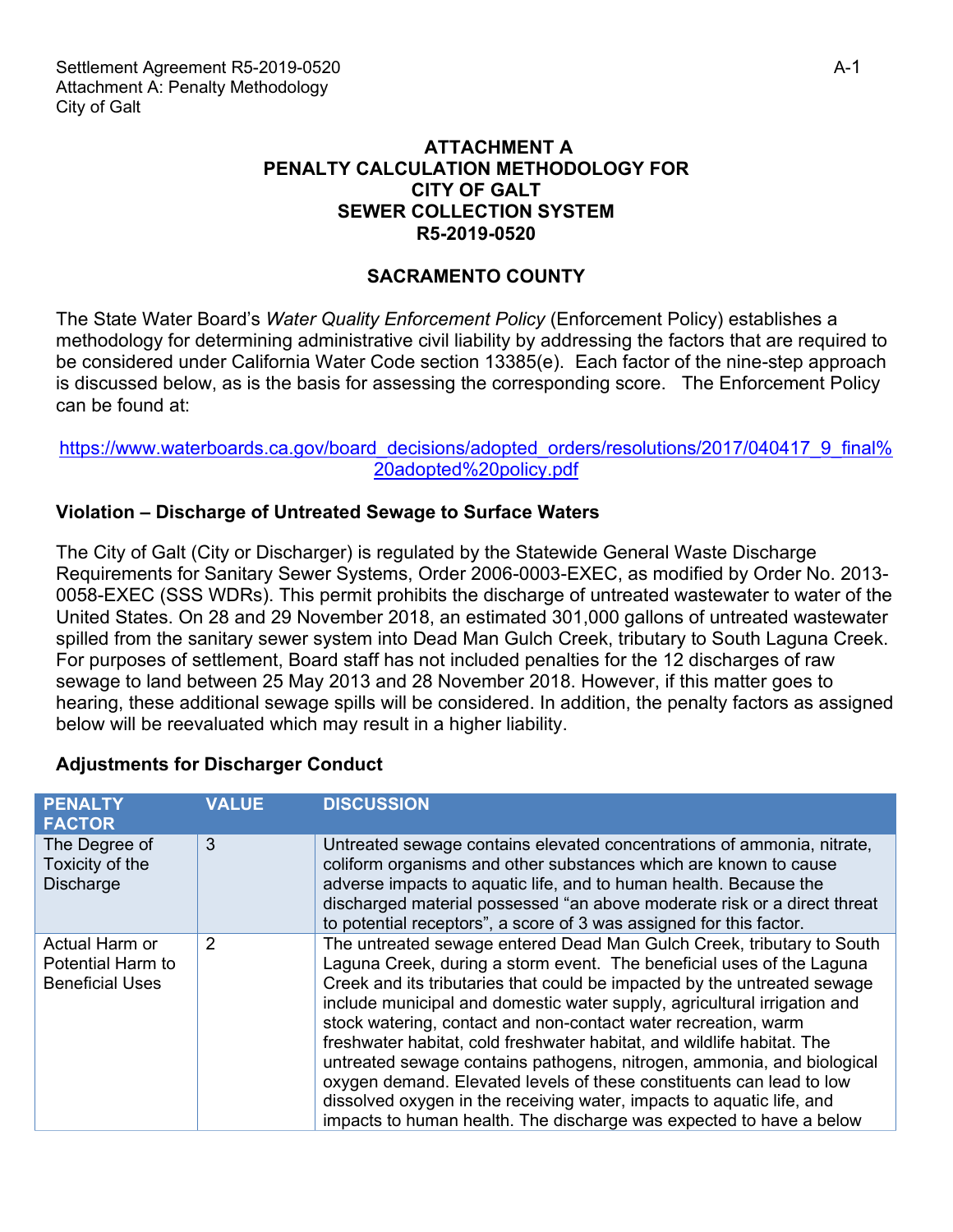|                                                                 |                    | moderate impact to beneficial uses as it is measurable in the short term,<br>but not appreciable.                                                                                                                                                                                                                                                                                                                                                                                                                                                                                                                                                                                                                                                                                                                                                                                                                                                                                                                                                                                                                                                                                                                                                                                                                                                                                                                                                                                                                                                                                                                                                                                                                                                       |  |
|-----------------------------------------------------------------|--------------------|---------------------------------------------------------------------------------------------------------------------------------------------------------------------------------------------------------------------------------------------------------------------------------------------------------------------------------------------------------------------------------------------------------------------------------------------------------------------------------------------------------------------------------------------------------------------------------------------------------------------------------------------------------------------------------------------------------------------------------------------------------------------------------------------------------------------------------------------------------------------------------------------------------------------------------------------------------------------------------------------------------------------------------------------------------------------------------------------------------------------------------------------------------------------------------------------------------------------------------------------------------------------------------------------------------------------------------------------------------------------------------------------------------------------------------------------------------------------------------------------------------------------------------------------------------------------------------------------------------------------------------------------------------------------------------------------------------------------------------------------------------|--|
| Susceptibility to<br>cleanup or<br>abatement                    | $\overline{1}$     | None of the spill was recovered because the spill entered surface waters<br>during a rain event.                                                                                                                                                                                                                                                                                                                                                                                                                                                                                                                                                                                                                                                                                                                                                                                                                                                                                                                                                                                                                                                                                                                                                                                                                                                                                                                                                                                                                                                                                                                                                                                                                                                        |  |
| Per gallon and per<br>day factor for<br>discharge<br>violations | 0.15               | The "Deviation from Requirement" is moderate because the SSS WDRs<br>prohibit any discharge of sanitary sewage overflows from entering waters<br>of the United States. The Prosecution Team has determined that the<br>Discharger's intent was to have backup power available and it was the<br>failure of the equipment that caused the spill. The discharge, therefore, is<br>a moderate deviation from the requirements of the SSS WDRs.                                                                                                                                                                                                                                                                                                                                                                                                                                                                                                                                                                                                                                                                                                                                                                                                                                                                                                                                                                                                                                                                                                                                                                                                                                                                                                             |  |
| Volume<br>discharged minus<br>1,000 gallons per<br>event        | 300,000<br>gallons | According to the Discharger, 301,000 gallons was discharged to surface<br>water and not recovered. The total volume, minus 1,000 gallons per<br>event, is used in the calculation.                                                                                                                                                                                                                                                                                                                                                                                                                                                                                                                                                                                                                                                                                                                                                                                                                                                                                                                                                                                                                                                                                                                                                                                                                                                                                                                                                                                                                                                                                                                                                                      |  |
| Adjustment for<br>high volume<br>discharges                     | Yes,<br>\$2/gallon | For large volume spills, the Enforcement Policy allows a reduction from<br>the statutory maximum of \$10/gallon and suggests \$2/gallon for sewage<br>spills. The Prosecution Team has determined that \$2/gallon is appropriate<br>in this matter.                                                                                                                                                                                                                                                                                                                                                                                                                                                                                                                                                                                                                                                                                                                                                                                                                                                                                                                                                                                                                                                                                                                                                                                                                                                                                                                                                                                                                                                                                                     |  |
| Per gallon penalty                                              | \$90,000           | The liability is calculated as per day factor multiplied by the number of<br>gallons multiplied by \$2/gallon.                                                                                                                                                                                                                                                                                                                                                                                                                                                                                                                                                                                                                                                                                                                                                                                                                                                                                                                                                                                                                                                                                                                                                                                                                                                                                                                                                                                                                                                                                                                                                                                                                                          |  |
| Days of discharge                                               | 1 day              | Untreated sewage was discharged to Dead Man Gulch Creek between<br>23:45 on 28 November 2018 and 00:15 on 29 November 2018.                                                                                                                                                                                                                                                                                                                                                                                                                                                                                                                                                                                                                                                                                                                                                                                                                                                                                                                                                                                                                                                                                                                                                                                                                                                                                                                                                                                                                                                                                                                                                                                                                             |  |
| Per day penalty                                                 | \$3,000            | The liability is calculated as per day factor multiplied by the number of<br>days multiplied by the statutory maximum per day (\$10,000).                                                                                                                                                                                                                                                                                                                                                                                                                                                                                                                                                                                                                                                                                                                                                                                                                                                                                                                                                                                                                                                                                                                                                                                                                                                                                                                                                                                                                                                                                                                                                                                                               |  |
| Initial Liability for<br>Violation                              | \$91,500           | Sum of the per-gallon and per-day penalties.                                                                                                                                                                                                                                                                                                                                                                                                                                                                                                                                                                                                                                                                                                                                                                                                                                                                                                                                                                                                                                                                                                                                                                                                                                                                                                                                                                                                                                                                                                                                                                                                                                                                                                            |  |
| Culpability                                                     | 1.1                | The spill occurred during evening hours due to a storm related power<br>failure and the dialer modem failed to auto dial the standby utilities<br>operator. The power failure caused all four of the lift station's sewage<br>pumps to become unavailable. The spill was not discovered until the<br>following morning. The Discharger updated its Sanitary Sewer<br>Management Plan (SSMP) in February 2016, after the Live Oak Lift<br>Station and force main were improved and brought online. Since February<br>2016, including during the discharge event, the Discharger properly<br>implemented its SSMP. Prior to the incident, the Discharger installed an<br>emergency generator to ensure the lift station has auxiliary power in case<br>of a power outage. Additionally, a mounted crane and concrete pad were<br>installed to facilitate better maintenance. After the incident, the Discharger<br>swiftly implemented steps to ensure that a similar incident does not occur<br>in the future. The Discharger purchased and installed a smartcover<br>system upstream of Live Oak Lift Station, which allows the Discharger to<br>continuously measure, acquire, and communicate data via satellite for<br>better maintenance and response to Sanitary Sewer Overflows at the lift<br>station. This allows the Discharger to communicate and receive<br>notifications about the lift station's status during a power outage or<br>communication blackout with the Supervisory Control and Data Acquisition<br>(SCADA) system. In addition, the Discharger is planning to install<br>additional smartcover systems at all major lift stations that are close in<br>proximity to waters of the United States or receive major flows during |  |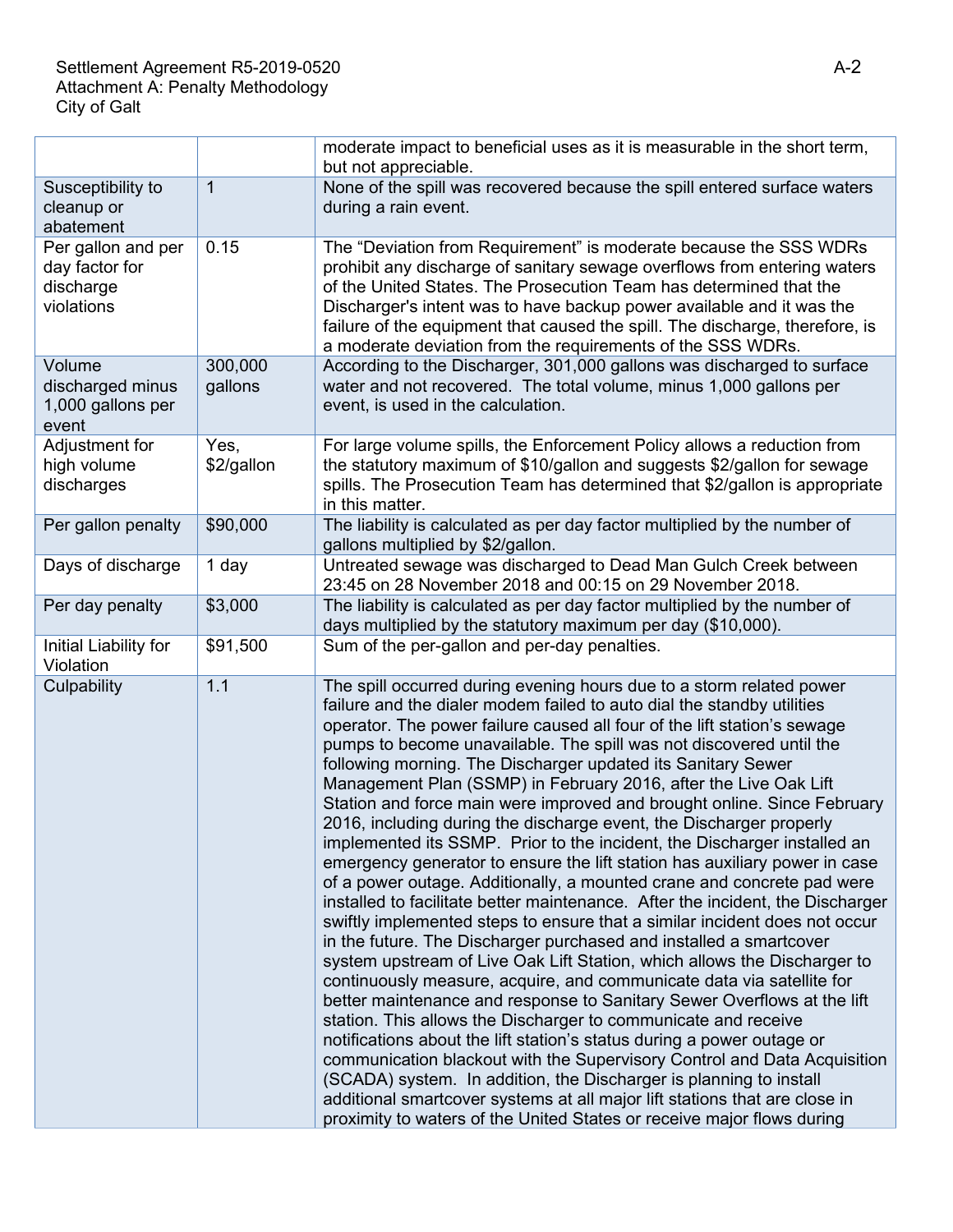|                                              |           | storm events. Together, these factors serve to increase the culpability<br>factor above a neutral multiplier.                                                                                                                                                                                                                                                                                                                                                                                                                                                                                                                     |
|----------------------------------------------|-----------|-----------------------------------------------------------------------------------------------------------------------------------------------------------------------------------------------------------------------------------------------------------------------------------------------------------------------------------------------------------------------------------------------------------------------------------------------------------------------------------------------------------------------------------------------------------------------------------------------------------------------------------|
| History of<br><b>Violations</b>              | 1.1       | The City of Galt has a history of violations for which the Central Valley<br>Water Board has taken formal enforcement. Between 1 January 2015 and<br>30 June 2019, the Board issued two enforcement actions against the<br>Discharger. On 28 March 2016, the Assistant Executive Officer issued<br>Administrative Civil Liability Complaint (ACLC) R5-2016-0516, which was<br>settled by Stipulated Order R5-2016-0566. On 13 March 2017, the<br>Assistant Executive Officer issued ACLC R5-2017-0511 for mandatory<br>minimum penalties, which was settled by payment and completion of a<br>Supplemental Environmental Project. |
| Cleanup and<br>Cooperation                   | 1         | The Discharger appears to have adequately responded to the spill event<br>once discovered. The Discharger provided prompt notification to Central<br>Valley Water Board staff and other agencies once it was aware of the<br>incident. The Discharger also made significant efforts to clean up the spill.<br>The Discharger was not able to recover the sanitary sewer spill since it<br>had already flowed into the creek.                                                                                                                                                                                                      |
| <b>Total Base Liability</b><br>for Violation | \$110,715 | The base liability is calculated as the initial liability multiplied by each of<br>the above three factors.                                                                                                                                                                                                                                                                                                                                                                                                                                                                                                                       |

The Enforcement Policy states that five other factors must be considered before obtaining the final liability amount.

# **Total Base Liability for all violations: \$110,715**

### Other Factor Considerations

| <b>PENALTY</b><br><b>FACTOR</b>                      | <b>VALUE</b>      | <b>DISCUSSION</b>                                                                                                                                                                                                                                                                                                                           |
|------------------------------------------------------|-------------------|---------------------------------------------------------------------------------------------------------------------------------------------------------------------------------------------------------------------------------------------------------------------------------------------------------------------------------------------|
| Ability to pay and<br>continue in<br><b>business</b> | No.<br>adjustment | The City is a public entity with the ability to raise funds. The Discharger<br>has an annual operation and maintenance budget of \$4,136,495 for<br>sanitary sewer system facilities according to the SSS WDRs' annual<br>CIWQS questionnaire.                                                                                              |
| Economic benefit                                     | \$2,460           | Pursuant to Water Code section 13385(e), civil liability, at a minimum,<br>must be assessed at a level that recovers the economic benefit of<br>noncompliance derived from the acts that constitute the violation. The<br>economic benefit of noncompliance for the violations is estimated at<br>\$2,460 (see Exhibit 1 to this document). |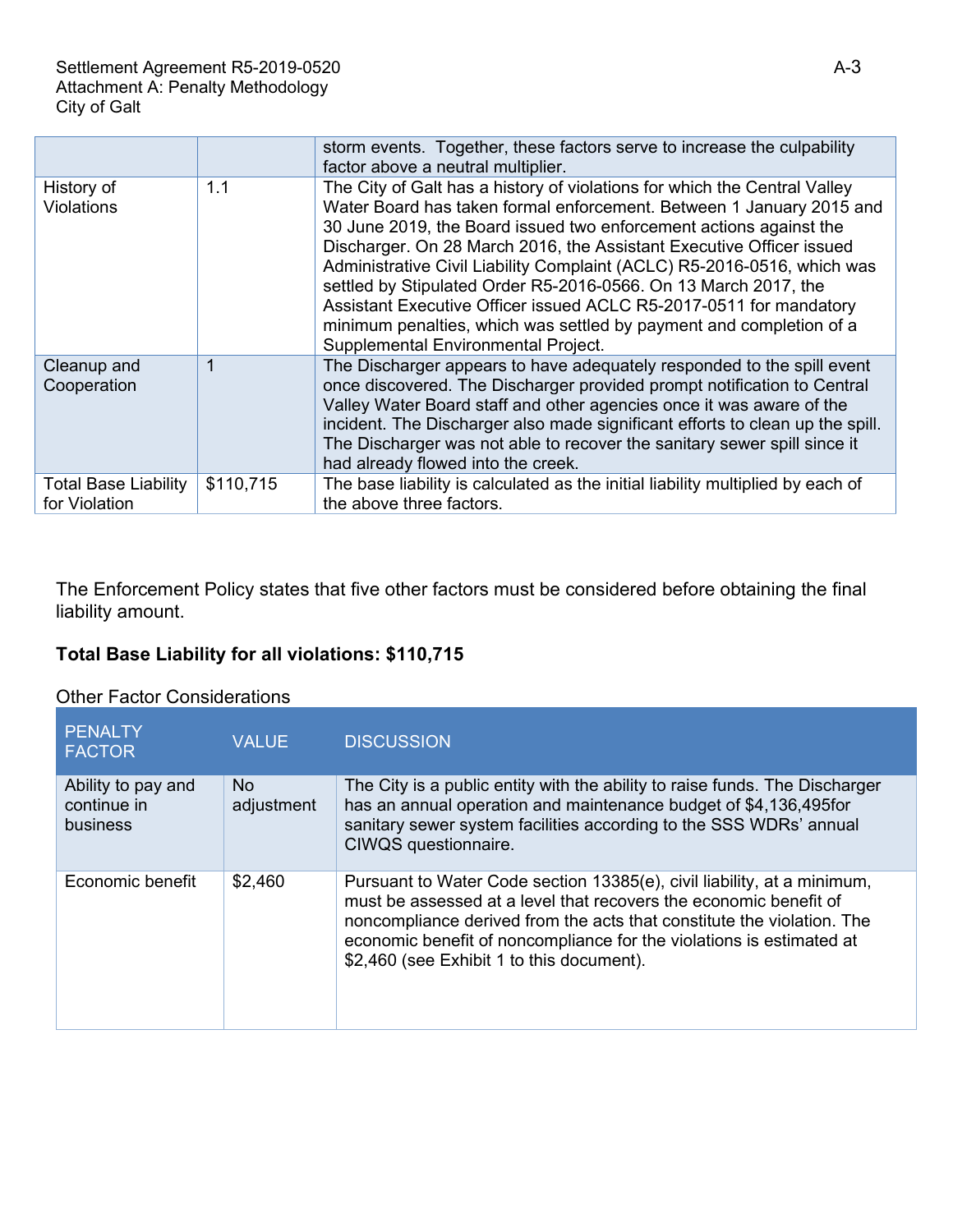| <b>PENALTY</b><br><b>FACTOR</b>         | <b>VALUE</b>            | <b>DISCUSSION</b>                                                                                                                                                                                                                                                                                                                                                                                        |
|-----------------------------------------|-------------------------|----------------------------------------------------------------------------------------------------------------------------------------------------------------------------------------------------------------------------------------------------------------------------------------------------------------------------------------------------------------------------------------------------------|
| Other factors as<br>justice may require | <b>No</b><br>adjustment | The costs of investigation and enforcement are "other factors as justice<br>may require" and could be added to the liability amount. The Central<br>Valley Water Board has incurred over \$3,000 in staff costs associated with<br>the investigation and enforcement of the alleged violations. The<br>Prosecution Team retains discretion to seek staff costs should this matter<br>proceed to hearing. |
| Maximum liability                       | \$3,020,000             | Based on California Water Code section 13385: \$10,000 per day per spill<br>and \$10 per gallon, minus the first 1,000 gallons per spill event.                                                                                                                                                                                                                                                          |
| Minimum liability                       | \$2,706                 | Based on California Water Code section 13385, civil liability must be at<br>least the economic benefit of non-compliance. Per the Enforcement<br>Policy, the minimum liability is to be the economic benefit plus 10%. Here,<br>the proposed penalty exceeds the minimum liability.                                                                                                                      |
| <b>Final Liability</b>                  | \$110,715               | The final liability amount is the total base liability plus any adjustment for<br>the ability to pay, economic benefit, and other factors. The final liability<br>must be more than the minimum liability and less than the maximum<br>liability.                                                                                                                                                        |

Attachment: Exhibit 1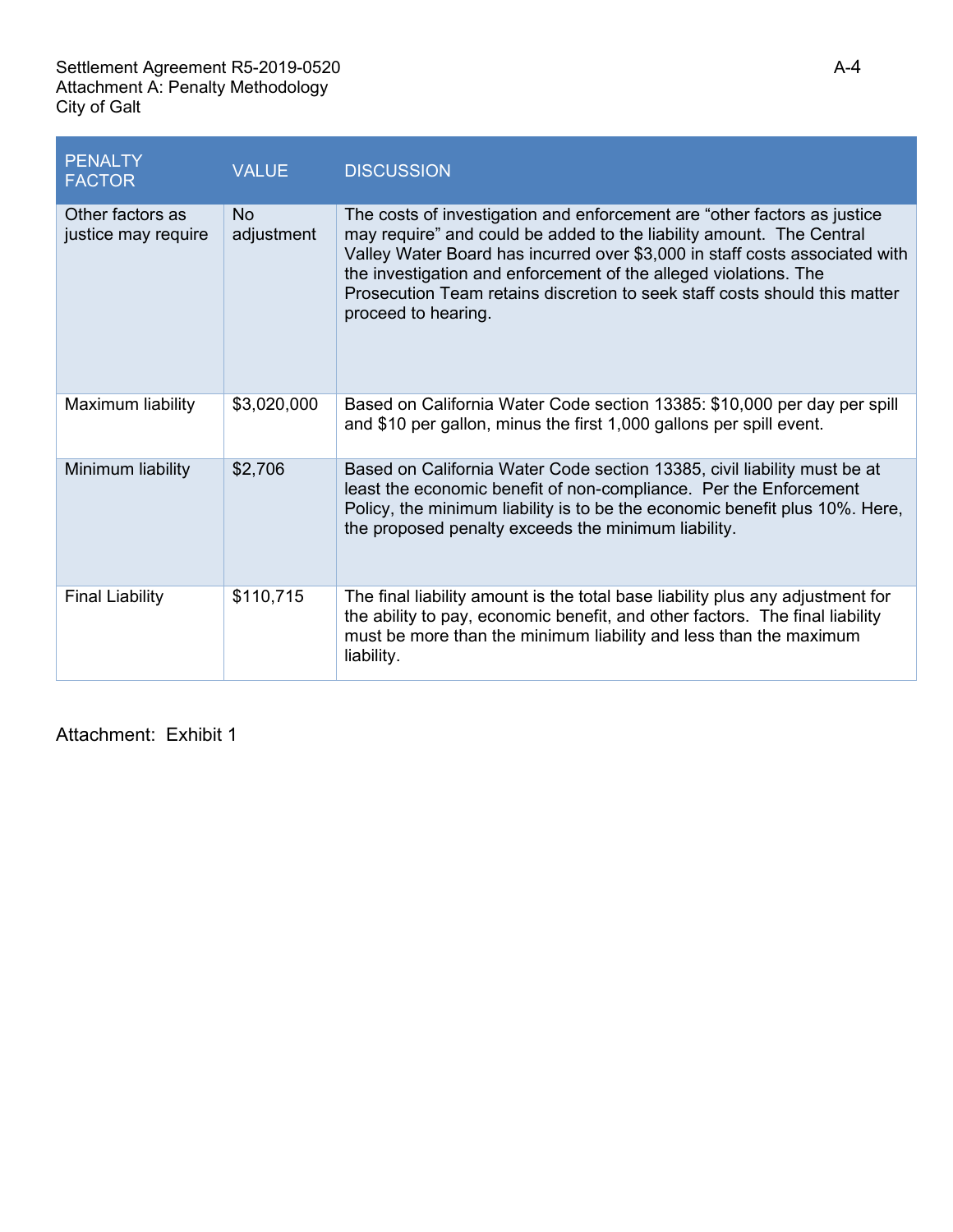#### Settlement Agreement R5 -2019 -0520 Exhibit1: Economic Benefit Analysis City of Galt

# **Exhibit 1: Economic Benefit Analysis**

| <b>Economic Benefit Analysis</b>                                                                     |                                                                                                                                                                                                                                                                                                                                                                                                                                                                                                                                                                                                                                                     |          |              |             |          |               |              |           |                        |             |             |       |            |
|------------------------------------------------------------------------------------------------------|-----------------------------------------------------------------------------------------------------------------------------------------------------------------------------------------------------------------------------------------------------------------------------------------------------------------------------------------------------------------------------------------------------------------------------------------------------------------------------------------------------------------------------------------------------------------------------------------------------------------------------------------------------|----------|--------------|-------------|----------|---------------|--------------|-----------|------------------------|-------------|-------------|-------|------------|
| Galt                                                                                                 |                                                                                                                                                                                                                                                                                                                                                                                                                                                                                                                                                                                                                                                     |          |              |             |          |               |              |           |                        |             |             |       |            |
|                                                                                                      | <b>Non-Compliance</b><br>Compliance<br><b>Penalty Payment</b><br>One-Time Non-Depreciable Expenditure<br><b>Annual Cost</b><br><b>Discount</b>                                                                                                                                                                                                                                                                                                                                                                                                                                                                                                      |          |              |             |          |               |              |           | <b>Benefit of Non-</b> |             |             |       |            |
| <b>Compliance Action</b>                                                                             |                                                                                                                                                                                                                                                                                                                                                                                                                                                                                                                                                                                                                                                     | Amount   | <b>Basis</b> | <b>Date</b> | Delayed? | <b>Amount</b> | <b>Basis</b> | Date      | <b>Date</b>            | <b>Date</b> | <b>Date</b> | Rate  | Compliance |
| <b>Aquire Smart Covers</b>                                                                           |                                                                                                                                                                                                                                                                                                                                                                                                                                                                                                                                                                                                                                                     | \$39,934 | <b>GDP</b>   | 4/29/2019   | Y        |               |              |           | 11/28/2018             | 6/10/2019   | 9/25/2019   | 4.00% | 477        |
| <b>Annual Smart Cover</b>                                                                            |                                                                                                                                                                                                                                                                                                                                                                                                                                                                                                                                                                                                                                                     |          |              |             |          | \$3,640       | <b>GDP</b>   | 4/29/2019 | 11/28/2018             | 6/10/2019   | 9/25/2019   | 4.00% | 1,983      |
| <b>Income Tax Schedule:</b><br><b>USEPA BEN Model Version:</b><br>Analyst:<br>Date/Time of Analysis: | <b>Municipality</b><br>Total Benefit: \$<br>2,460<br>Version 2019.0.0 (March 2019)<br><b>Bryan Elder</b>                                                                                                                                                                                                                                                                                                                                                                                                                                                                                                                                            |          |              |             |          |               |              |           |                        |             |             |       |            |
| <b>Assumptions:</b>                                                                                  | 6/25/19 15:17<br>1 Smart Cover cost based on purchase of 10 covers with installation and shipping included. Quote dated 3/15/19, valid for 30 days.<br>2 Annual Smart Cover fee of \$364 per cover per quote dated 3/15/19, valid for 30 days.<br>3 Costs indexed using Gross Domestic Product (GDP).<br>4 Cost estimate date based on date of signed agreement with City of Galt.<br>5 Non-compliance Date based on date sanitary sewer overflow occurred.<br>6 Compliance date based on six week lead time on equipment (per 3/15/19 quote).<br>7 Penalty Payment Date assumed to be September 25, 2019.<br>8 The City of Galt is a municipality. |          |              |             |          |               |              |           |                        |             |             |       |            |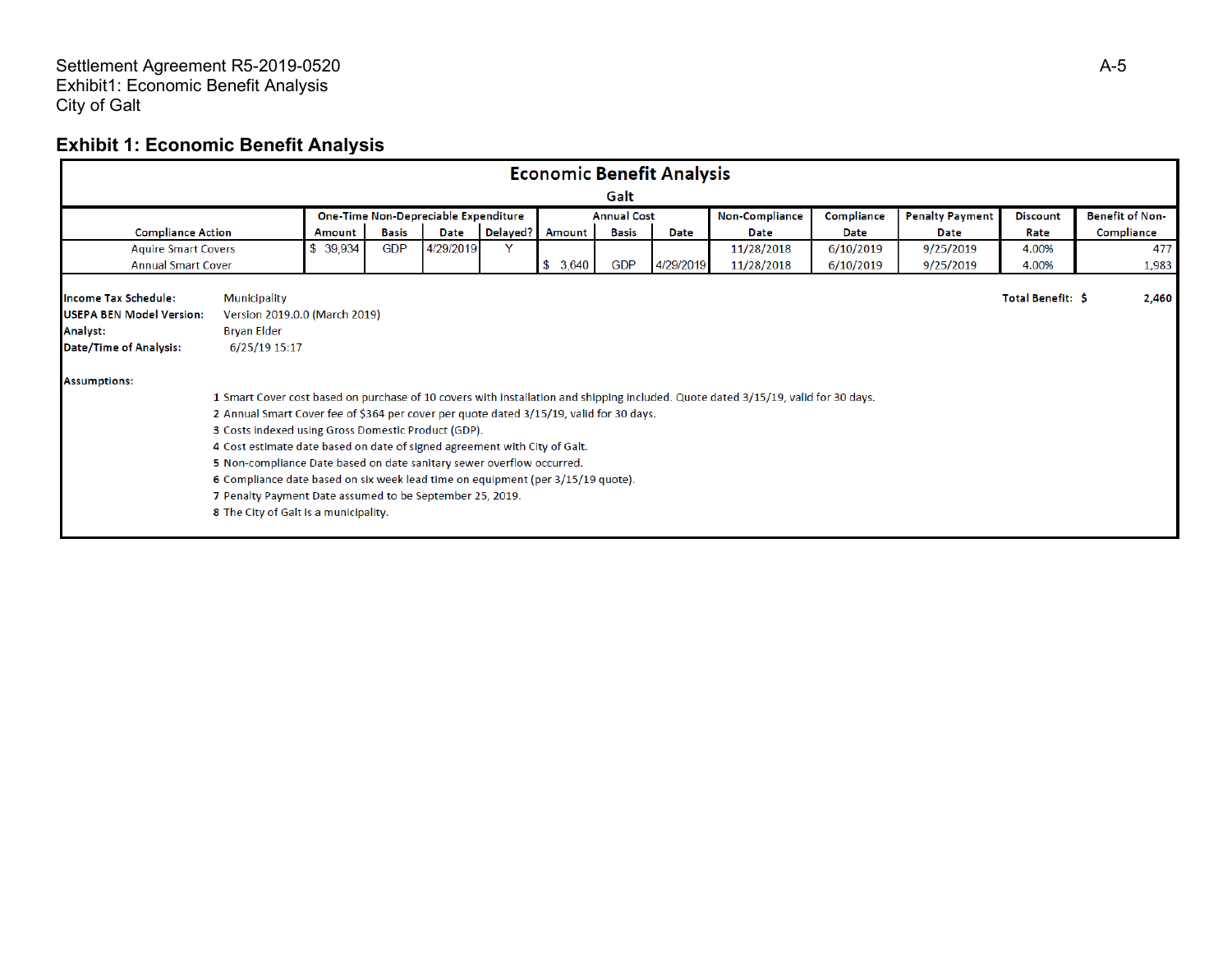### **ATTACHMENT B SETTLEMENT AGREEMENT AND STIPULATION FOR ENTRY OF ADMINISTRATIVE CIVIL LIABILITY ORDER R5-2019-0520**

IV.Enhanced Compliance Action Description

- **1. Project Title**: Smart Cover Installation
- **2. Service Area:** City of Galt
- **3. Name of Responsible Entity:** City of Galt
- **4. Contact Information:**

Mark A. Clarkson, P.E., Deputy Public Works Director (mclarkson@ci.galt.ca.us)

495 Industrial Drive, Galt, Ca 95632

(209) 366-7260

### **5. Project Goals and Description:**

The Smart Cover Installation Project has the following objectives:

- a. To provide early detection and notification of collection system issues;
- b. To reduce potential sanitary sewer overflow (SSO) events; and
- c. To operate and maintain the collection system at design standards.

This Smart Cover system monitors the flow levels within selected parts of the collection system which in turn can detect any significant level/flow anomalies. These anomalies could either be from plugged lines, high inflow and infiltration, or other restrictions. In any case, the Smart Covers will immediately notify City of Galt staff of impending problems thus affording staff enough time to respond and prevent a potential SSO event.

6. **Estimated Cost of Project Completion:** The anticipated cost of the Smart Cover Installation Project is \$71,960, which includes \$55,357.50 of suspended liability.

| <b>Description</b>                                                                                   | Quantity | <b>Unit Price</b> | <b>Line Total</b> |  |
|------------------------------------------------------------------------------------------------------|----------|-------------------|-------------------|--|
| <b>Smart Cover System:</b><br>Includes controls, power<br>packs, antennas, and<br>mounting brackets. | 12       | \$4,350           | \$52,200          |  |
| <b>Smart Cover Active Site</b><br>Management - Annual<br>Fee, First Year                             | 12       | \$435             | \$5,220           |  |
| Installation of Each<br><b>Smart Cover</b>                                                           | 12       | \$420             | \$5,040           |  |

Itemized Expenses: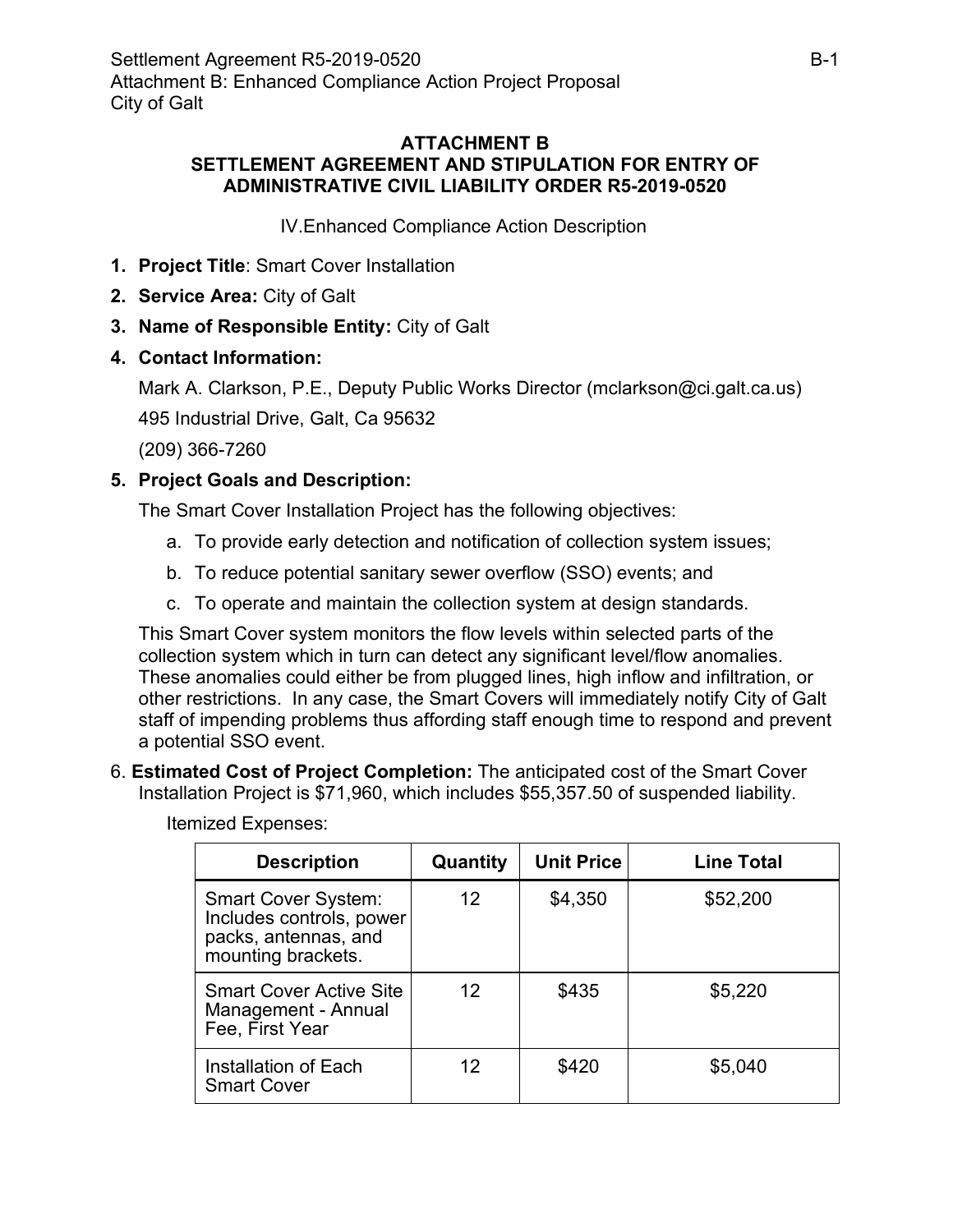| <b>Description</b>                                                                          | Quantity | <b>Unit Price</b> | <b>Line Total</b> |
|---------------------------------------------------------------------------------------------|----------|-------------------|-------------------|
| Staff Support, Testing,<br>Training, Standard<br><b>Operating Procedures</b><br>Development |          |                   | \$9,500           |
| <b>Project Total</b>                                                                        | \$71,960 |                   |                   |

**7. Water body, beneficial use and/or pollutant addressed:** If the Smart Cover Installation Project is successful, the additional information and real time monitoring gained will enable the City to manage its wastewater collection and treatment processes in a way that protects drainage courses such as Dead Man Gulch, Dry Creek, and South Laguna Creek.

**8. Project Task, Schedule, and Milestones**: The Smart Cover Installation Project will include the following milestones, measured from the date the Central Valley Regional Water Quality Control Board or its delegee signs this Settlement Agreement (ECA Effective Date).

**a. Study Funding:** The City will obtain bids, prepare purchase agreement, and obtain City Council approval and budget appropriation for the project within 4 months of the ECA Effective Date.

**b. Equipment Delivery:** The equipment delivery is estimated to take approximately 3 months following the receipt of the purchase order provided under section 8(a) above and receipt of any engineering or site information requested by the vendor. The equipment delivery is estimated to be completed within 7 months from the ECA Effective Date.

- **c. Equipment Installation:** The selected vendor will install the Smart Covers equipment within 2 months of equipment delivery. The Smart Cover Installation Project proposes to install 12 Smart Covers with an estimated completion date of 9 months after ECA Effective Date.
- **d. Support, Testing, SOP Development:** Once the system is installed, the City will test the system, train staff in the operation and maintenance, and develop Standard Operating Procedures in the continued operation and maintenance of the system. The project will also be closed out. This testing, training, and close-out will require 1 month to complete. Project close-out has an estimated completion date of 10 months after ECA Effective Date.
- 9. **Project Deliverables:** The City is responsible for all deliverables described below. Due dates are measured from the date the Central Valley Water Board or its delegee signs this Settlement Agreement (ECA Effective Date).

**a. Project Progress Report**: The City will submit a progress report summarizing activities it has completed. At minimum, the progress report